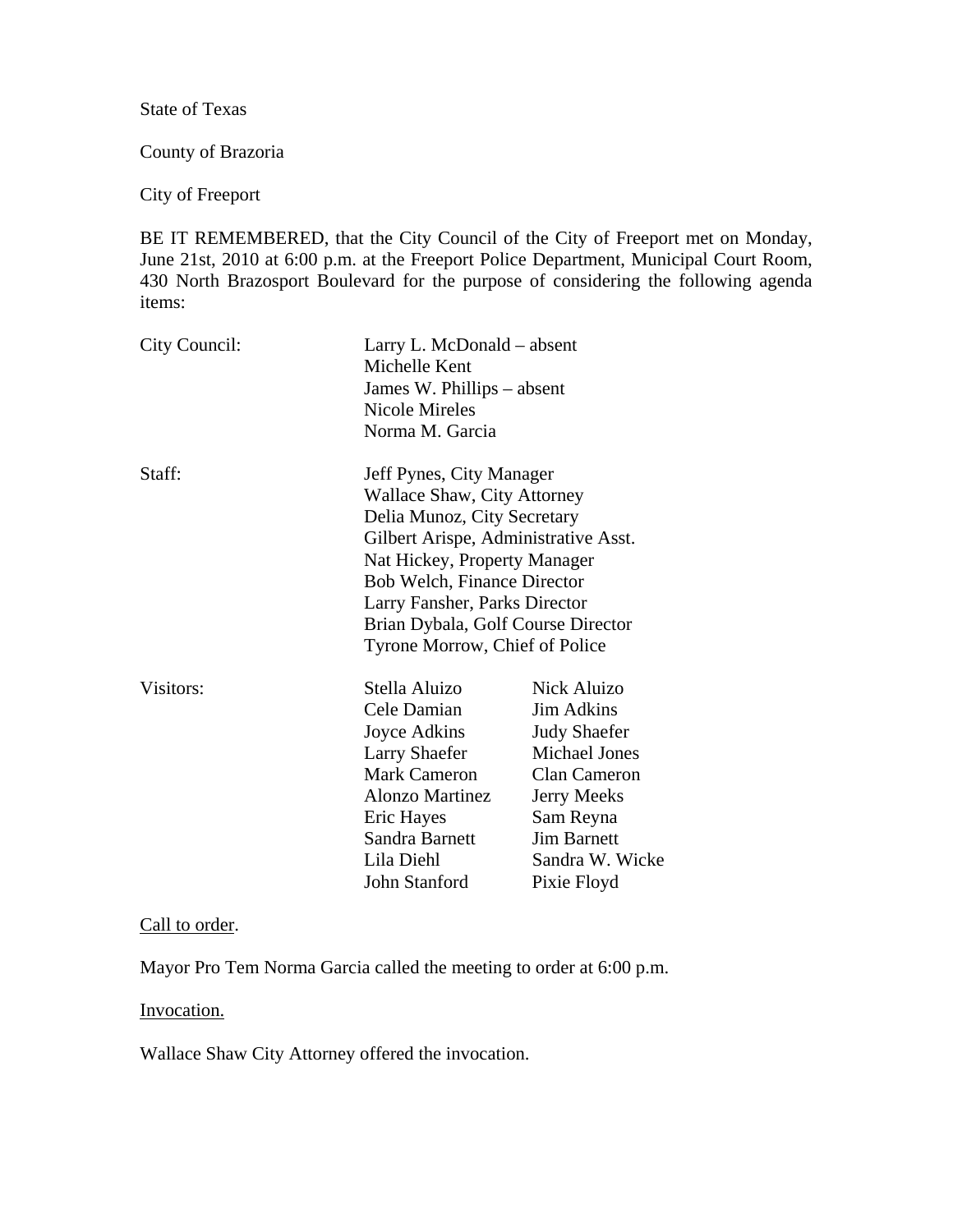### Pledge of Allegiance.

Mayor Pro Tem Norma Garcia led the Pledge of Allegiance.

### Consideration of approving the June 7th, 2010 Council Minutes.

On a motion by Councilwoman Kent, seconded by Councilwoman Mireles, with all present voting "aye", Council unanimously approved the June 7th, 2010 Council Minutes.

Consideration of approving the new City Council Rules and Procedures.

City Manager Jeff Pynes read out the new orderly set of rules and procedures and will have printed agendas for the audience.

On a motion by Councilwoman Mireles, seconded by Councilwoman Kent, with all present voting "aye", Council unanimously approved the new City Council Rules and Procedures.

### Attending citizens and their business.

Joyce Adkins felt that council is discouraging and restricting the people that want to voice their opinion.

Lila Lloyd asked with the new Council Rules and Procedures, if she would still be permitted to speak under the citizens and their business item. Mr. Pynes answered yes.

**Plaque**: Recognition to Clan Cameron, Dan Tarver, Larry Shaefer, Alonzo Martinez, Eric Hayes, and Joyce Adkins for their dedicated service to the City of Freeport.

Mayor Pro Tem Norma Garcia presented a plaque to Clan Cameron, Larry Shaefer, Alonzo Martinez, Eric Hayes and Joyce Adkins for their dedicated service to the City of Freeport. Dan Tarver was not available.

**Student Recognition:** The following individual students won top honors at State: Freeport Intermediate, Gabriella Garza, Taylor Knox, Oscar Gutierrez, Jonathan Soto. Brazosport High School, Mario Muraira and Robert Becerra.

Freeport Intermediate: Gabriella Garza – ACT – English and Reading Taylor Knox – Best in State – Recycled wood cutting board Oscar Gutierrez – Best in State – Rustic cooler Jonathan Soto – Best in State – Recycled cutting board

Brazosport High School: Mario Muraira – State Champion – Desktop Publishing Robert Becerra – State Champion – Engineer Drawing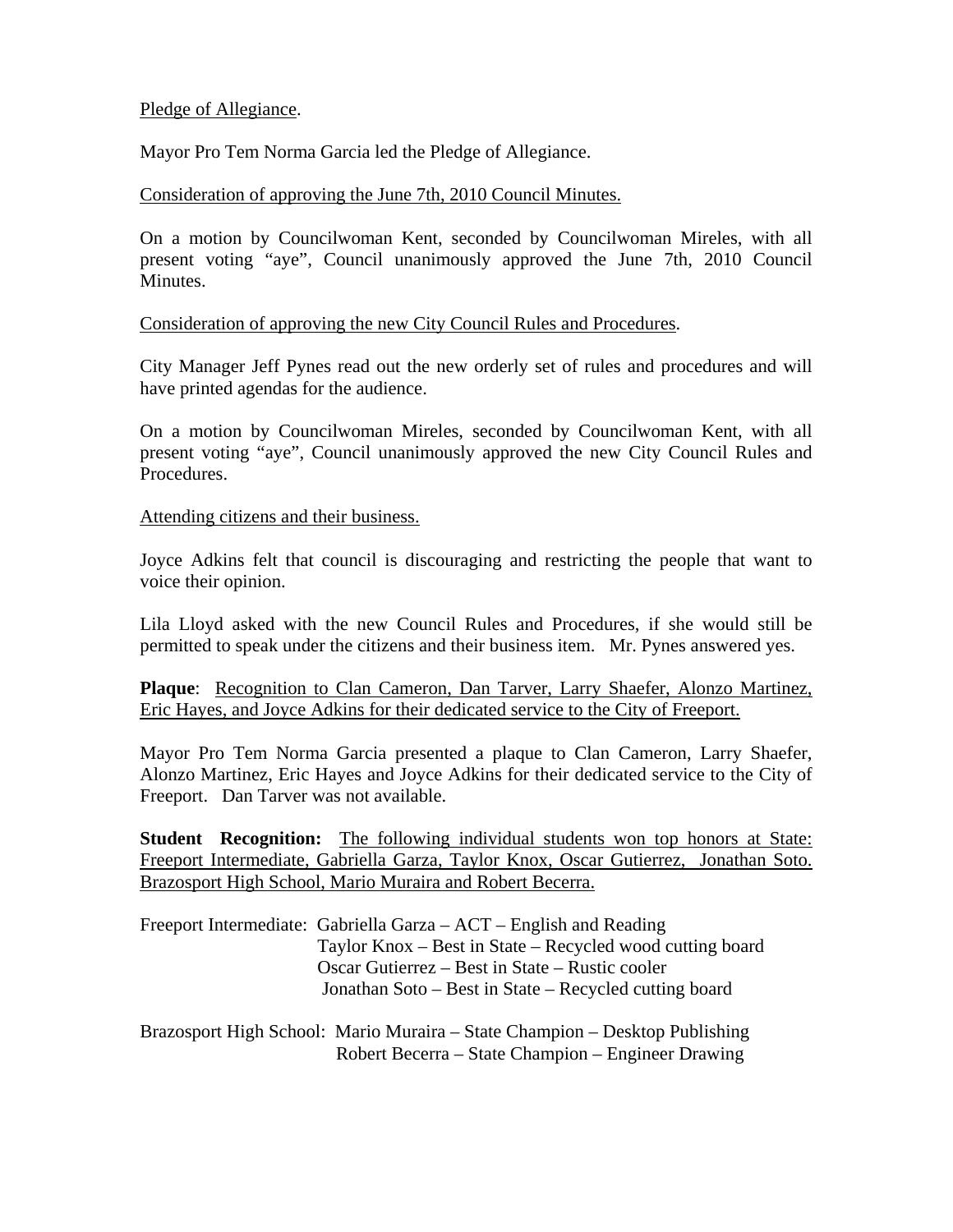# **Recognition**: Freeport Municipal Golf Team for winning the Brazos Cup.

Golf Director Brian Dybala and Golfer Bobby Ledesma, presented the Brazos Cup trophy to Council and audience. This is the fourth year in a row that Freeport wins the Lake Jackson Tournament.

Consideration of approving a date for a Joint Public Hearing with the Planning Commission to consider rezoning lots 65A, 65A1, 65A1A, 65B, 65C, J. F. Fields Survey Abstract 62, Brazoria County, Texas from an R-3 (Residential) Zoning District to a C-2 (Commercial) Zoning District and have Planning Commission make a recommendation to Council to have Section 155.023 (I) (10) back in the Code of Ordinances as originally written.

On a motion by Councilwoman Kent, seconded by Councilwoman Mireles, with all present voting "aye", Council unanimously approved July 19th, 2010 date for a Joint Public Hearing with the Planning Commission to consider rezoning lots 65A, 65A1, 65A1A, 65B, 65C, J. F. Fields Survey Abstract 62, Brazoria County, Texas from an R-3 (Residential) Zoning District to a C-2 (Commercial) Zoning District and have Planning Commission makes a recommendation to Council to have Section 155.023 (I) (10) back in the Code of Ordinances as originally written.

Consideration of amending the Fair and Accurate Credit Transaction Act (FACTA) to erase hard drives of computers and copiers prior to them being sold or returned to leasing companies to prevent loss of information.

Human Resources Loni Kershaw explained the importance of adding the sentence to the policy, to erase the hard drives of computers and copiers prior to them being sold or returned to leasing companies to prevent loss of information.

On a motion by Councilwoman Kent, seconded by Councilwoman Mireles, with all present voting "aye", Council unanimously approved amending the Fair and Accurate Credit Transaction Act (FACTA) to erase hard drives of computers and copiers prior to them being sold or returned to leasing companies to prevent loss of information.

# Consideration of Resolution No. 2010-2231 nominating, constituting and appointing a qualified person(s) to expired terms of the Senior Citizens Commission.

On a motion by Councilwoman Kent, seconded by Councilwoman Mireles, with all present voting "aye", Council unanimously approved Resolution 2010-2231 appointing: Mary Talbert, Dorothy Pirrung, and Carol Rangel to expired terms of the Senior Citizens Commission.

Consideration of Resolution No. 2010-2231 nominating, constituting and appointing a qualified person(s) to expired terms of the Library Board of said City.

On a motion Councilwoman Kent, seconded by Councilwoman Mireles, with all present voting "aye", Council unanimously approved Resolution No. 2010-2231 nominating and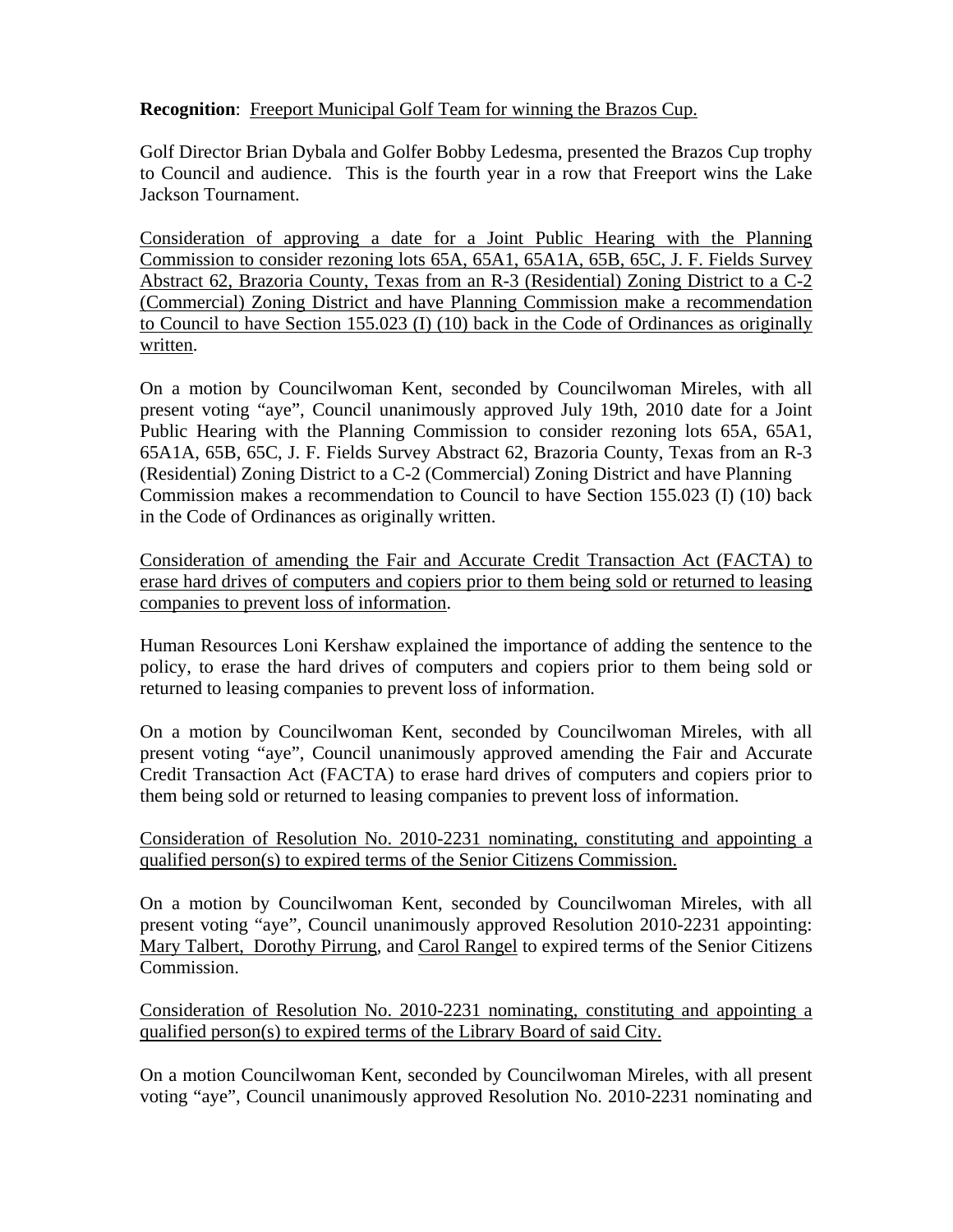appointing: Laverne Siemers and Rita Angel-Cundieff to expired terms to the Library Board of said City.

Consideration of Resolution No. 2010-2232 nominating, constituting and appointing a qualified person(s) to expired terms of the Main Street/Historical Board of said City.

On a motion Councilwoman Kent, seconded by Councilwoman Mireles, with all present voting "aye", Council unanimously approved Resolution No. 2010-2231 nominating and appointing Laverne Siemers and Rita Angel-Cundieff to the Library Board of said, Nat Hickey, Lance Olshovsky, Marty DeLeon, Marjorie Clark to the expired terms of the Main Street/Historical Board of said City.

Consideration of Resolution No. 2010-2233 nominating, constituting and appointing a qualified person(s) to expired terms of the Board of Adjustments of said City.

On a motion Councilwoman Kent, seconded by Councilwoman Mireles, with all present voting "aye", Council unanimously approved Resolution No. 2010-2233 nominating and appointing: Loren Hayes, Raul Ramirez, Hallard Fields to expired terms of the Board of the Board of Adjustments of said City.

Consideration of Resolution No. 2010-2234 nominating, constituting and appointing a qualified person(s) to expired terms of the Beautification/Parks & Recreation Committee.

On a motion Councilwoman Mireles, seconded by Councilwoman Kent, with all present voting "aye", Council unanimously approved Resolution No. 2010-2234 nominating, and appointing: Eve Thompson, Rosemary Bravo, Jo Ann Fields to expired terms of the Beautification/Parks and Recreation Committee.

Consideration of Resolution No. 2010-2235 removing Jack Taylor from the Board of Directors of the Freeport Economic Development Corporation and appointing his successor.

On a motion Councilwoman Mireles, seconded by Councilwoman Kent, with all present voting "aye", Council unanimously approved Resolution No. 2010-2235 removing Jack Taylor from the Board of Directors of the Economic Development Corporation and appointing Lon Siddall, II to fill the vacancy created by the removal of Jack Taylor.

Consideration of Resolution No. 2010-2236 nominating, constituting and appointing a qualified person(s) to expired terms of the Urban Renewal Board of said City.

On a motion Councilwoman Mireles, seconded by Councilwoman Kent, with all present voting "aye", Council unanimously approved Resolution No. 2010-2236 nominating and appointing: Guadalupe Gonzalez and John F. Shults, Jr. to expired terms of the Urban Renewal Board of said City.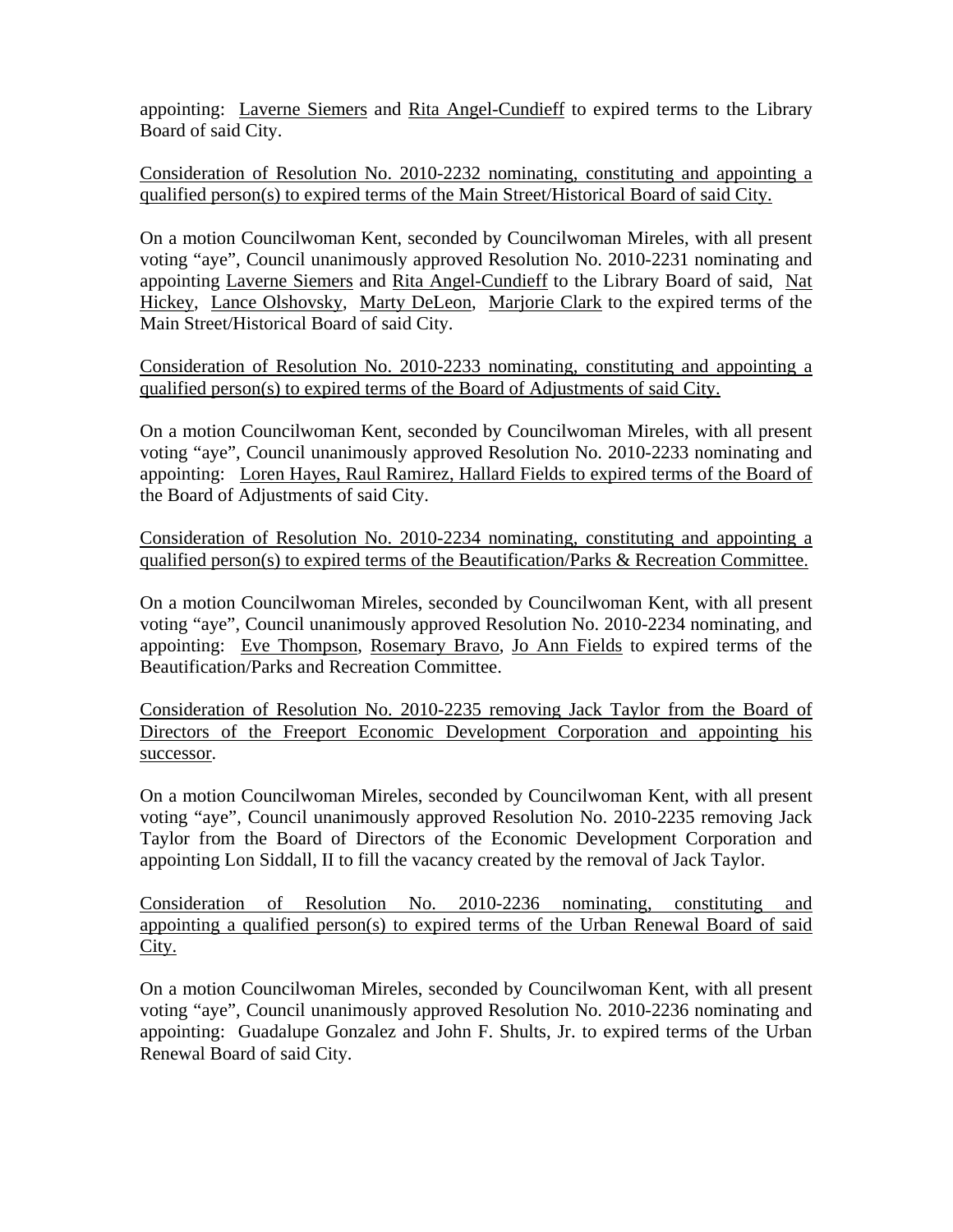Consideration of the approval of appointing qualified person(s) and Council liaison(s) to the following boards and commissions:

- Planning Commission
- Library Board
- Freeport Historical Commission & Main Street Advisory Board
- Board of Adjustment
- Urban Renewal Board
- Beautification/Parks & Recreation Committee
- Economic Development Corporation
- Senior Citizens Commission

On a motion by Councilman Kent, seconded by Councilwoman Mireles, with all present voting "aye", Council unanimously approved City Council liaison(s) to the following boards and commissions:

Planning Commission – Councilwoman Kent Library Board –Councilman Phillips Freeport Historical Com. & Main Street Advisory Board – Councilwoman Kent Board of Adjustment – Mayor McDonald Urban Renewal Board – Councilwoman Mireles Beautification/Parks & Recreation Committee – Mayor Pro Tem Garcia Economic Development Corporation - Councilwoman Mireles Senior Citizens Commission - Mayor Pro Tem Garcia

Consideration of the approval of closing and abandoning Stratton Street Right of Way between Blocks 708 and Block 736 and prepare a deed for sale to abutting property owners.

On a motion by Councilwoman Mireles, seconded by Councilwoman Kent, with all present voting "aye", Council unanimously approved closing and abandoning Stratton Street Right-of-Way between Blocks 708 and Block 736 and instruct the City Attorney to prepare a deed for sale to abutting property owners.

Consideration of authorizing the City Manager to sign a lease for a sprayer for the Freeport Municipal Golf Course.

Golf Course Director Brian Dybala stated that the golf course is in need of a new sprayer. The payments would be \$723.00 per month for 48 months, also has a municipality clause which states that anytime we do not have the funding we can opt out of the agreement.

On a motion by Councilwoman Kent, seconded by Councilwoman Mireles, with all present voting "aye", Council approved to authorize the City Manager to sign a lease for a sprayer for the Freeport Municipal Golf Course.